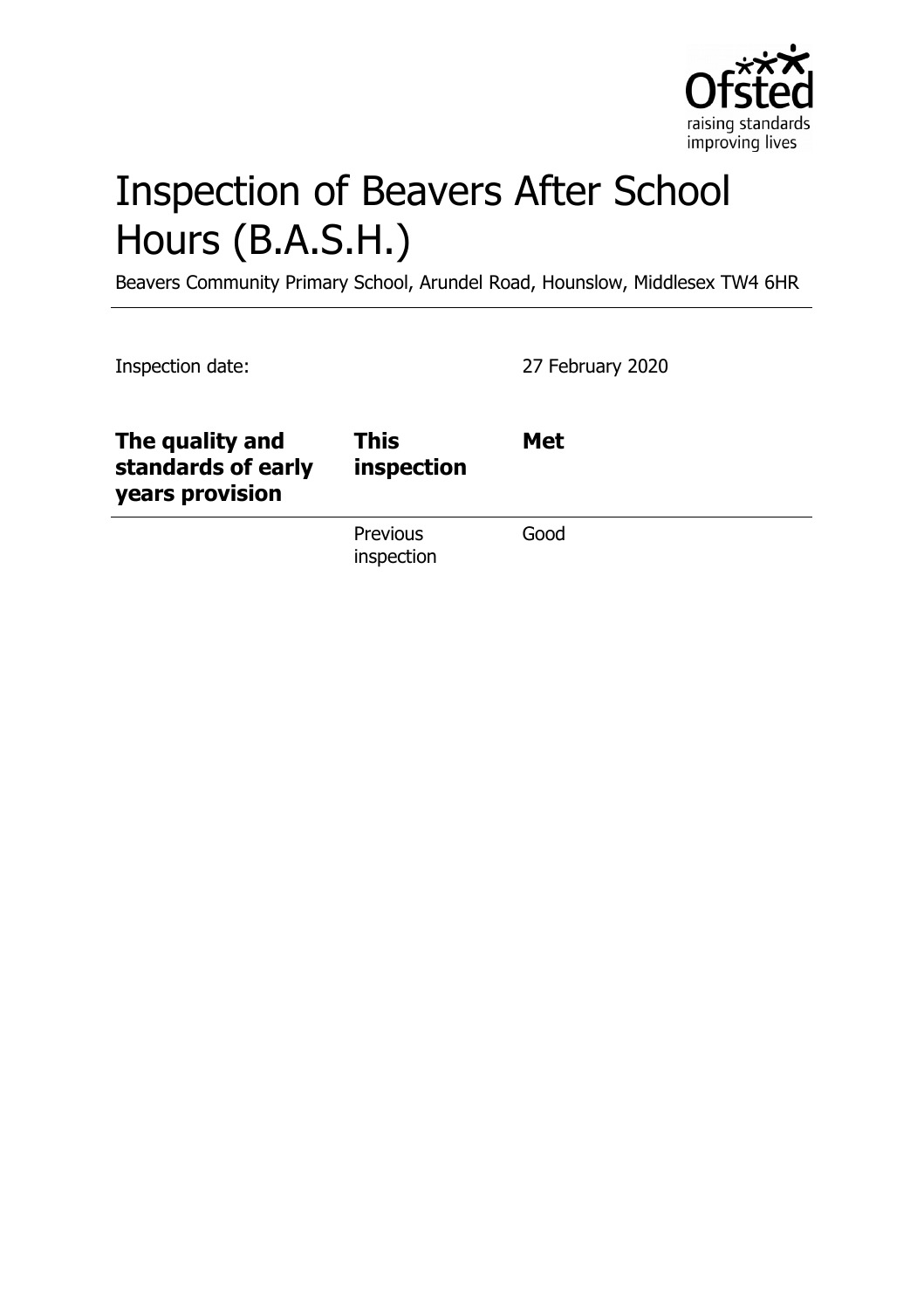

# **What is it like to attend this early years setting?**

#### **This provision meets requirements**

Children thoroughly enjoy their time at this fun after-school club. They excitedly greet their friends and staff as they enter the hall and share news about their day. Staff provide a relaxed environment for children to enjoy after a long day at school. They are provided with a wealth of stimulating resources which they can independently access in the setting. For example, outside, children enjoy getting involved in multisports with a specialist sports coach. They play football on the astroturf pitches and cricket on the field, or sit back and relax in nature in 'the garden of tranquillity', a peaceful sensory garden.

Children are involved in the running of the club, which supports the development of their self-esteem and leadership skills. They are involved in the planning of activities, sharing their ideas of what they would like to do. They indicate which toys they would like purchased and snacks that they would like to have on their menu. Children take ownership of their club and there is a positive, purposeful atmosphere where they are motivated and highly stimulated. They say that they enjoy taking part in the huge variety of activities available, including games, craft and sport.

Children behave exceptionally well. They understand the routines and what is expected of them. They take ownership of the club rules and help to decide what they should be, to keep everyone safe and ensure that they can play together happily. Children are supported well by staff, who join in their play and act as good role models. Staff have secure systems in place to support children to manage their own behaviour.

#### **What does the early years setting do well and what does it need to do better?**

- $\blacksquare$  The well-qualified and experienced team of staff work well together. They all strive to ensure that children are happy and settled at the club. Staff show high levels of energy and enthusiasm, which excites children and makes their experience fun and entertaining. Staff build strong bonds with children, which gives children confidence and a great sense of well-being.
- Children's self-help and independence skills are developed as they are involved with the day-to-day running of the club. For instance, children cut cucumber and strawberries, grate cheese and prepare pitta bread for snack time. They proudly explain to visitors that they are getting snacks ready for their friends.
- $\blacksquare$  Staff encourage children to try things for themselves, allowing them time to discover their own abilities. For example, when a child asked a member of staff to cut their St David's Day daffodil, they were encouraged to try themselves first.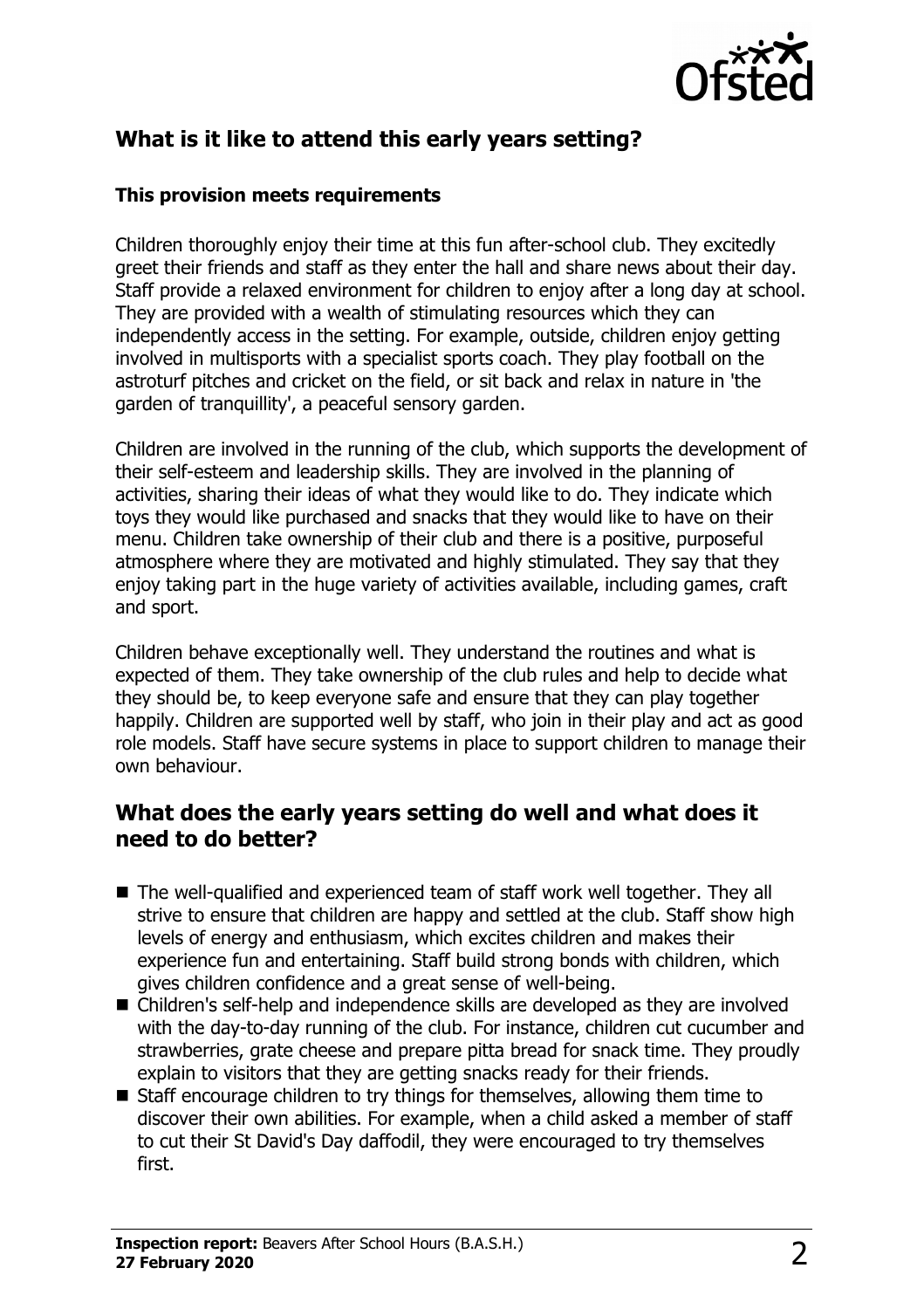

- $\blacksquare$  Children develop a strong understanding of how they can keep themselves healthy. They are encouraged to make healthy choices at snack time through the meals available. Children develop their physical, social and emotional skills outdoors through the varied sports curriculum provided.
- $\blacksquare$  Staff are aware of children's needs. Some staff members work both in the school and the club, and this helps children feel happy and safe in the setting. They regularly exchange information about their day. This helps staff to support children's time at the club.
- $\blacksquare$  Children learn about their community and the world around them through planned adult-led activities and day-to-day conversations. For example, at the snack table children spoke about a social networking site and a member of staff reminded them that they need to be 13 to have access to that particular platform. She went on to list how they need to keep safe on such sites.
- $\blacksquare$  New children settle well into the club. Leaders invite families to come along with their child to meet staff and stay and play before they join. During this time, parents share information about their child's needs, supporting staff in providing the best possible care for their child.
- $\blacksquare$  Staff have very good relationships with families. They are highly complimentary of the helpful staff and the service they provide. They speak positively about the wonderful things that their children do at the club. Each child has a key person who gives daily updates on the activities that children take part in and what they had for snack, and passes on messages from the school. Parents say that their children love being at the club and it is difficult to get them to leave when they come to collect them in the evening.
- $\blacksquare$  Leaders are committed to the continual development of the club and the vision of supporting local working families. They receive feedback from parents and staff to help evaluate the quality of care and the activities provided.

# **Safeguarding**

The arrangements for safeguarding are effective.

Children's transitions from school to the club are managed well. Staff collect younger children from their classrooms and older children meet staff in another building and are walked back to the after-school club. Staff demonstrate a secure understanding of how to keep children in their care safe. They are confident in identifying the signs and symptoms of abuse, neglect, radicalisation and grooming. They also know where they need to report their concerns. Staff receive regular training and are aware of how to keep children safe online. They are aware of the culture of the local area and the possible threats to children. Staff make sure that the club is safe and well maintained. They act swiftly to deal with hazards. Leaders ensure that all staff are suitable to work with children.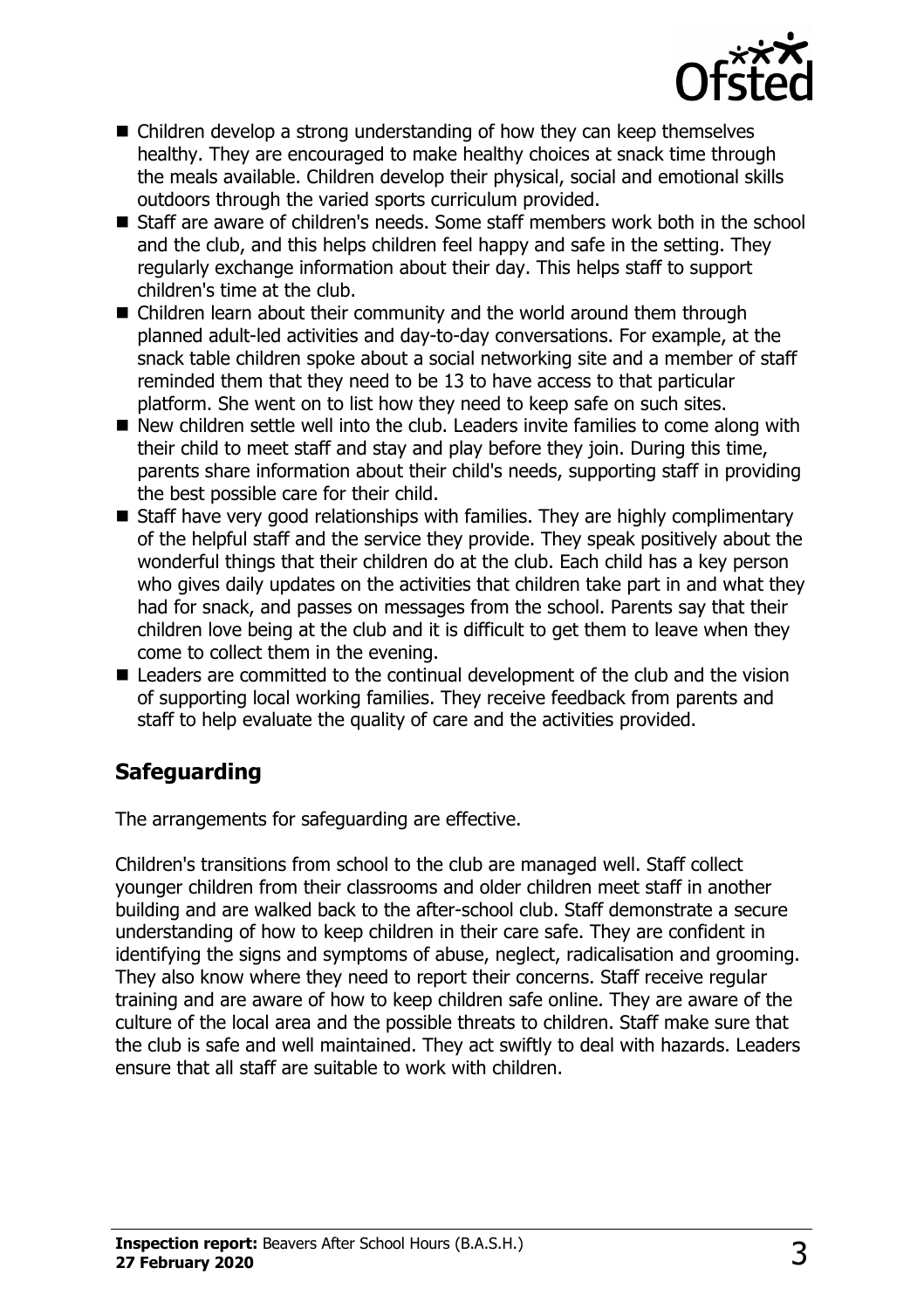

| <b>Setting details</b>                              |                                                                                      |
|-----------------------------------------------------|--------------------------------------------------------------------------------------|
| Unique reference number                             | 116238                                                                               |
| <b>Local authority</b>                              | Hounslow                                                                             |
| <b>Inspection number</b>                            | 10060460                                                                             |
| <b>Type of provision</b>                            | Childcare on non-domestic premises                                                   |
| <b>Registers</b>                                    | Early Years Register, Compulsory Childcare<br>Register, Voluntary Childcare Register |
| Day care type                                       | Out-of-school day care                                                               |
| Age range of children at time of<br>inspection      | 5 to 11                                                                              |
| <b>Total number of places</b>                       | 30                                                                                   |
| Number of children on roll                          | 88                                                                                   |
| Name of registered person                           | Beavers After School Hours (B.A.S.H.)<br>Committee                                   |
| <b>Registered person unique</b><br>reference number | RP517516                                                                             |
| <b>Telephone number</b>                             | 0208 570 9347                                                                        |
| Date of previous inspection                         | 22 October 2014                                                                      |

## **Information about this early years setting**

Beavers After School Hours (B.A.S.H.) registered in 1993 and operates from a dining hall within Beavers Community Primary School, in the London Borough of Hounslow. The club is open each weekday from 3.15pm to 5.45pm during term time.

### **Information about this inspection**

#### **Inspector**

Keiley Pedro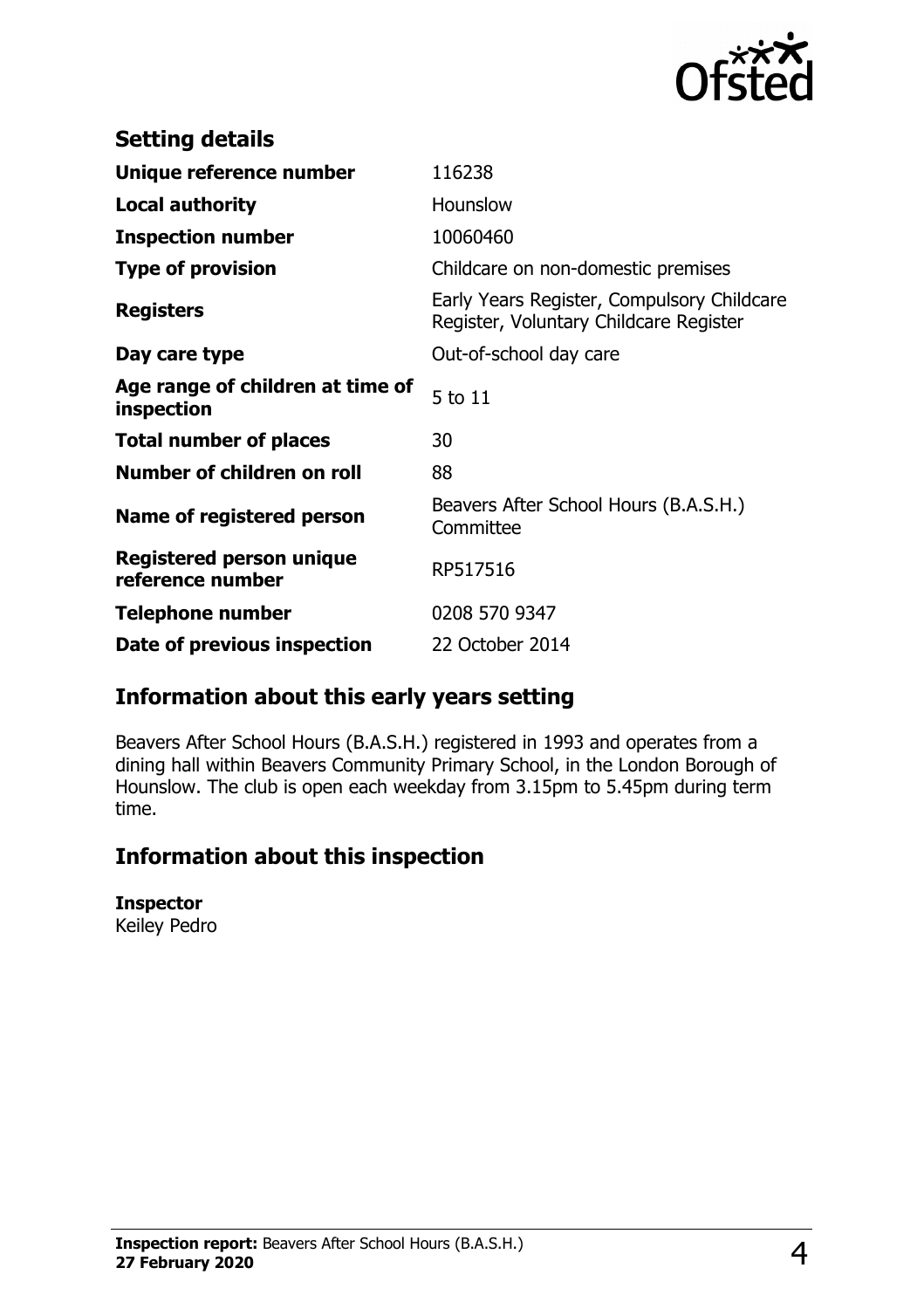

#### **Inspection activities**

- $\blacksquare$  The manager took the inspector on a tour of the building and grounds. During this time they held discussions to understand how the provision is organised.
- $\blacksquare$  The inspector observed children and members of staff as they were engaged in a variety of activities. She assessed the impact that this all had on children. She also spoke to children and staff at appropriate times throughout the day.
- $\blacksquare$  Parents shared their views through conversations on the day of inspection and through questionnaires they completed.
- The inspector held meetings with the managers. She looked at relevant documentation, such as accident and incident documentation and evidence of the suitability of staff to work with children.

We carried out this inspection under sections 49 and 50 of the Childcare Act 2006 on the quality and standards of provision that is registered on the Early Years Register. The registered person must ensure that this provision complies with the statutory framework for children's learning, development and care, known as the early years foundation stage.

If you are not happy with the inspection or the report, you can [complain to Ofsted.](http://www.gov.uk/complain-ofsted-report)